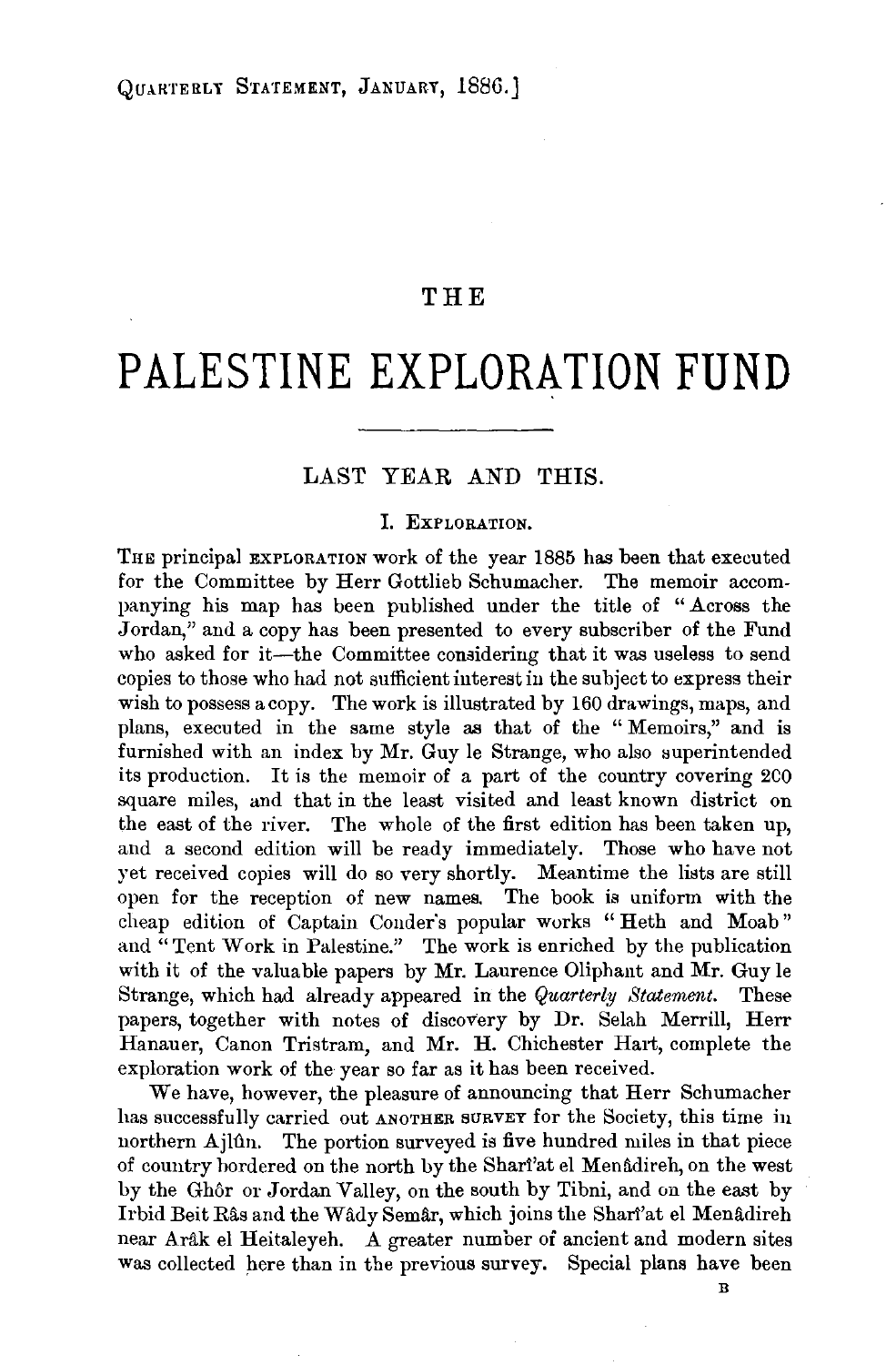made of Mkeis (Gadara) and Beit Has (believed by Herr Schumacher to be Capitolias). Another great field of dolmens was found near Irbid.

Herr Schumacher also crossed the Jaulan and Hauran once more, and was able to add more names to the map. At Abdin he found a Greek inscription.

The map and memoirs of the survey will arrive, it is expected, in February. The Committee have not decided upon the form and method of publication.

The EXPLORATION work of 1886 will follow in the same lines, and, we hope, will show equally good results. Little by little we are rescuing the unknown parts of the country from obscurity, and bringing them, with their ruins, under the surveyor's hands, if not by the rapid methods by which the Survey of Western Palestine was accomplished, yet by safe and scientific methods, and at much less cost.

#### Il. MAPS AND PUBLICATIONS.

The MAPS spoken of in the January circular as in course of preparation by Mr. Armstrong are now executed, but it is desirable to keep them back until Herr Schumacher's work can be laid down on them. Mr. Armstrong has also prepared an ALPHABETICAL LIST of Old and New Testament names, with their modern identifications according to the latest discoveries. This List is under revision by Sir C. Wilson.

An INDEX has been prepared for the whole of the work called the "Survey of Western Palestine." It is in three parts, and consists of-

- (1) An Index of Scriptural References, prepared by Mr. Armstrong.
- (2) An Index of Hebrew Names and Words, prepared by the Rev. Dr. Ginsburg.
- (3) A general Index to the seven volumes which form the work, and to Professor Hull's Memoirs, prepared by Mr. J. E. Stewardson.

The GEOLOGICAL MEMOIR by Professor EDWARD HULL, F.R.S., is now nearly ready. It is printed uniform with the "Survey of Western" Palestine," to which it will form a complementary volume. Its price will be ONE GUINEA, but to subscribers TWELVE SHILLINGS AND SIXPENCE. Jt is illustrated with maps and sections.

The NATURAL HISTORY MEMOIR by Mr. H. CHICHESTER HART will be sent to the Press as soon as Professor Hull's work is issued. The drawings for this work are already prepared. The price and particulars will be announced in April.

There remain to be published Captain CONDER's "MEMOIRS OF THE SURVEY OF EASTERN PALESTINE," so far as it has been accomplished. These are extremely copious and full of the most varied information. The whole part of the country covered is little more than a single sheet of the map in extent, and yet the Memoirs will fill a whole volume. There are over 400 drawings.

It has now been decided to issue these Memoirs as volume the 1st of the "SURVEY OF EASTERN PALESTINE," uniform with the "Survey of Western Palestine." A limited number of 500 only will be printed, and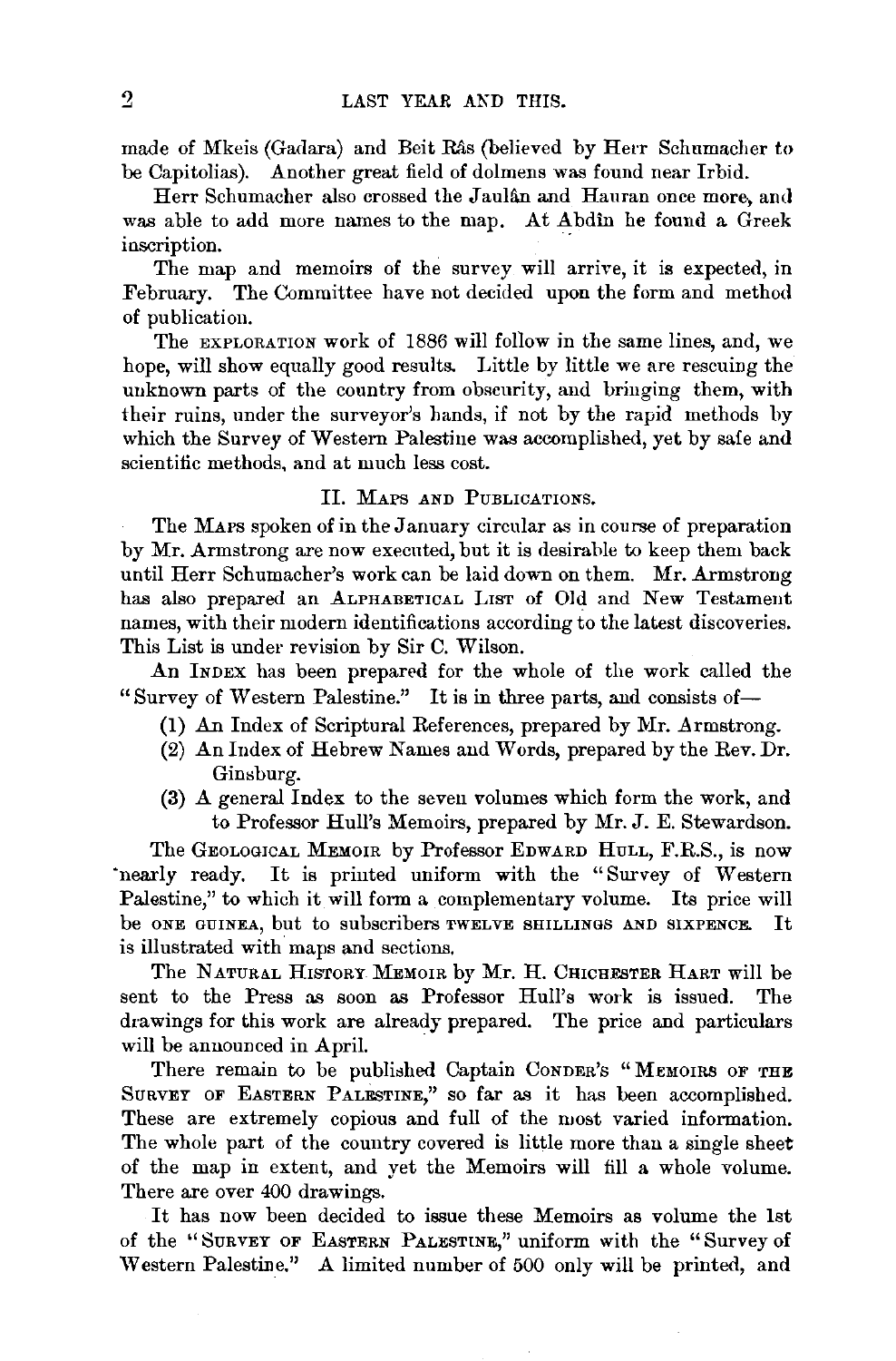the volume will be issued at the price of two guineas, provided a sufficient number of names are entered. A circular is in preparation, which will be issued as soon as possible. Meantime names of subscribers will be received by the Secretary.

As regards the DRAWiNGS of M. LEcOMTE which are still unpublished, it is not expected that we shall be able to publish them this year.

We have also the pleasure of announcing that Mr. GUY LE STRANGE has . undertaken to prepare for the Committee a work much wanted, namely, the GEOGRAPHY of Palestine, according to the earliest Persian and Arabic geographers. He hopes to get the work completed in about twelve months.

Captain CoNDER, who has now returned to England, has promised to continue working for the Society as occasion may offer.

The paper by Sir CHARLES WARREN on the Arab tribes of the Desert, promised in last January's *Quarterly Statement,* has been placed in onr hands by him since his return from South Africa and will be published in April.

Other papers have been received or promised by the Rev. Professor SAYCE, the Rev. GREVILLE CHESTER, the Rev. W. F. BIRcH, Herr CoNRAD ScHICK, Herr HANAUER, and Mr. LAURENCE 0LIPHANT.

As regards the remaining copies of the "SURVEY OF WESTERN PALESTINE," they are in the hands of Mr. Alexander S. Watt, 34, Paternoster Row, who has been appointed the agent for their sale. *Subscribers and those who already possess the ·work are requested to note that no reduction will be made,*  either now or at any other time, in the price of this great work. On the other hand, the Committee reserve to themselves the right of raising the price of the last copies.

#### III. THE COMMITTEE OF INQUIRY.

A CoMMITTEE has been appointed for the purpose of making an Inquiry into the manners and customs of the various peoples and tribes in Syria and the East. We have now an opportunity of carrying this out by means of intelligent and educated agents over the whole of Syria, Asia Minor, Cyprus, Armenia, Egypt, and the country as far as the Euphrates. This most important investigation will be carried on during the whole year, and will perhaps last several years. The results as they come home, and can be classified, will be given to the world in the Society's Journal. The Committee now consists of Captain CoNDER, Rev. Dr. GINSBURG, Mr. JAMES GLAISHER, Professor HAYTER LEWIS, Mr. JOHN MACGREGOR, Mr. SIMPSON, Sir CHARLES WARREN, Sir CHARLES WILSON, Dr. ALDIS WRIGHT, and the Rev. Dr. WILLIAM WRIGHT-all members of the General or Executive Committee. Mr. FRANCIS GALTON, the President of the Anthropological Institute, has also joined the Committee, and Mr. LAURENCE GoMME, Secretary of the Folk-Lore Society. The Institute of Architects has promised assistance, and may be considered represented by Professor HAYTER LEwrs, while the Bible Society is represented by Dr. WILLIAM WRIGHT. It has been decided to take the "Anthropological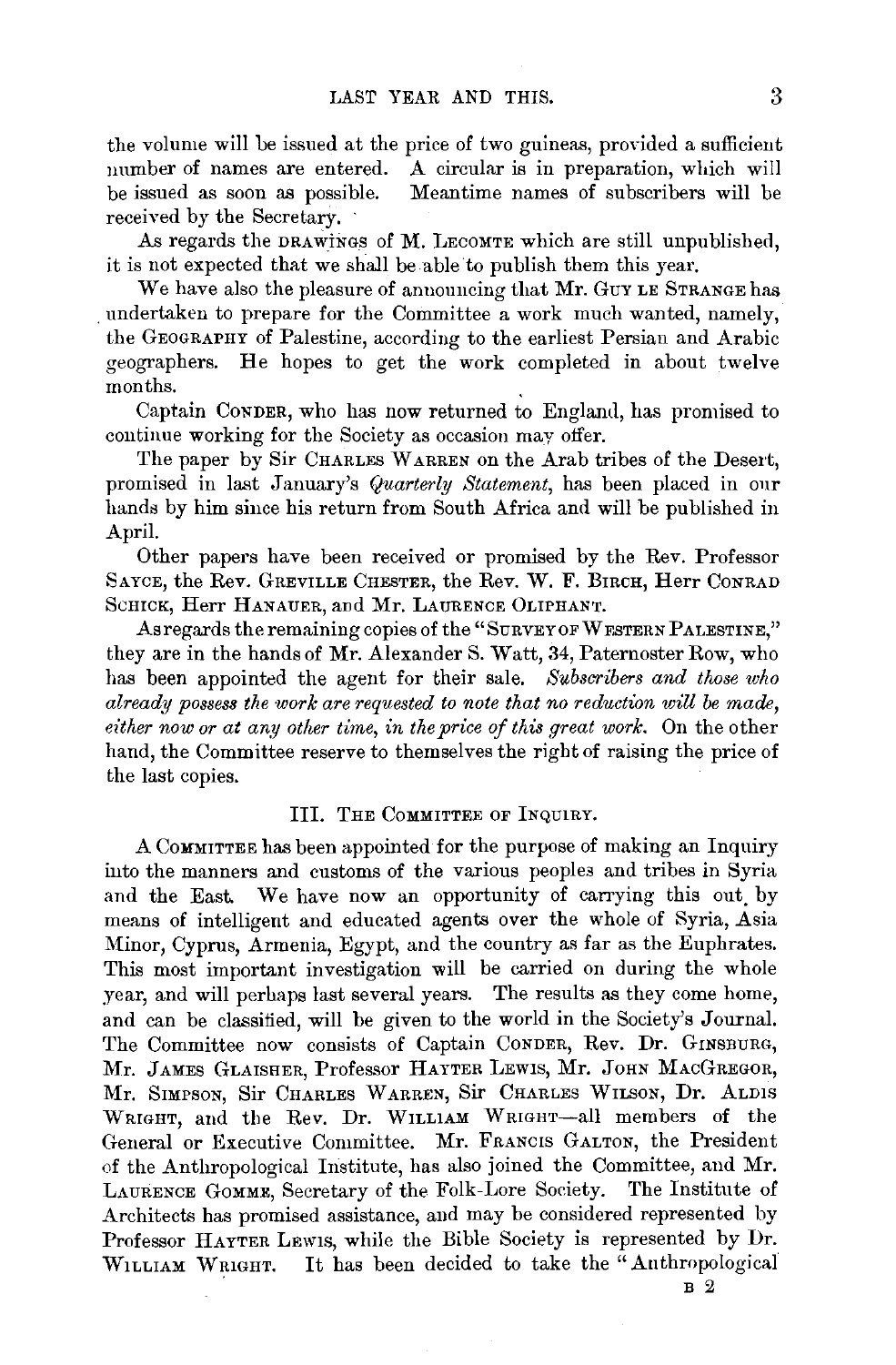Notes," drawn up for the British Association eleven years ago, as the best basis of the questions, which will be modified and extensively supplemented, in order to suit the requirements and peculiarities of the country and the people. This Committee will meet weekly. Meantime the friends of the Society are earnestly invited to assist in this enterprise, which promises to be the most important work, next to the Survey and the Jerusalem researches, yet undertaken by the Society.

#### IV. THE FINANCES OF THE SOCIETY.

It is necessary this year to find money (I) for EXPLORATION work proper, (2) for PUBLICATION of results, which are not generally, it must be remembered, of a kind or in a shape to court or win popularity, and (3) for the prosecution of the new INQUIRY.

As regards the first, the ordinary income of the Society has been smaller in 1885 than for many years past, owing, it is believed, to the general impression that because no party is in the field no money is wanted. This is erroneous, first because, as has been seen by the publication of "Across the Jordan," and the announcement of Herr Schumacher's new work, there is always exploration going on, and money is called for on this account; and secondly, because we *must give to the world the results which are sent home to us.* Thus we have in the Society's safe at this moment waiting for publication-(1) Captain Conder's Memoirs of Eastern Palestine ; (2) M. Clermont-Ganneau's and M. Lecomte's exquisite drawings of monuments, nearly all absolutely new; (3) Mr. Chichester Hart's Natural History Memoir; and (4) we are daily expecting Herr Schumacher's new work.

As regards the work of the Committee of Inquiry it is impossible to say what this will cost. The printing and postage will be a very large item, and we shall have to pay some of the agents who will answer our queries and furnish us with the desired information. We ought to have at least an additional  $\pounds1,500$  subscribed for this special purpose.

In conclusion, the friends of the Society are earnestly requested to consider that the work is always actively going on; that funds are always needed ; that the real and invaluable work which has been already done must be taken as an earnest of what will be done, and that their continued assistance is asked in support of an enterprise which gives results solid, unquestionable, of most vital importance to Biblical students, and for all time.

By order of the Committee,

W ALTER BESANT,

*January lst,* 1886.

*Secretary.*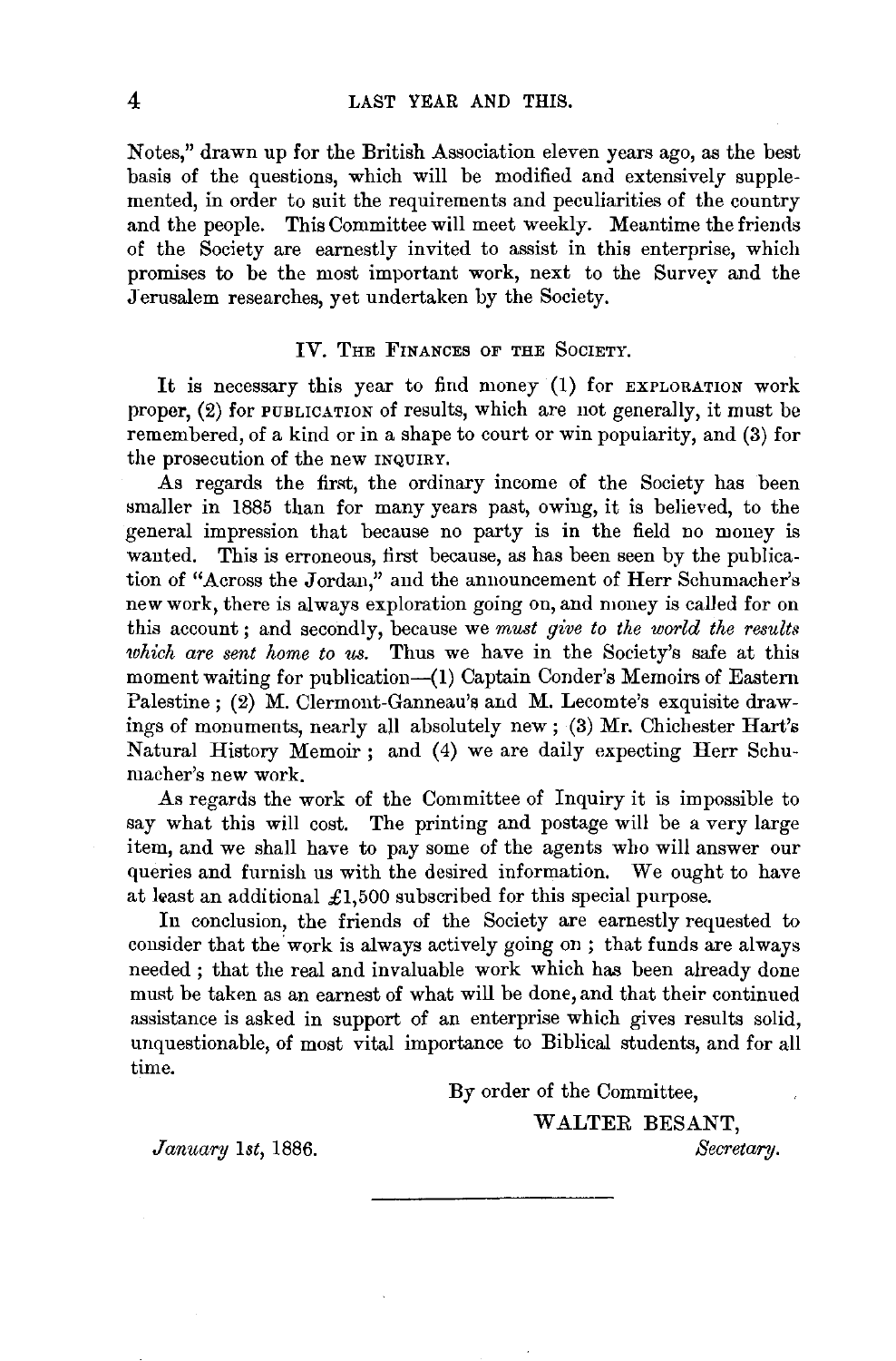#### NOTES.

liERR GOTTLIEB ScnuMACHER has executed another survey for the Society, of about five hundred miles in northern Ajlûn. The results of the survey are not as yet known except in general terms. He has sent word that he has collected a very large number of names, and that he has made a special plan of Mkeis, the ancient Gadara, and that of Beit Ras, which, he contends, is the site of Capitolias. Another great field of dolmens was found near Irbid. We expect to receive the map and the accompanying memoirs in February. Probably the Committee will have decided before April on the form of publication.

His first memoir, called" Across the Jordan," is now published, and has run through the first edition. Subscribers for 1886 are allowed to have a copy, post free, on sending their names to the Secretary. This privilege remains in force, *except for new subscribers, during the present quarter only.* The book is an octavo, uniform in price and appearance with "Heth and Moab" and "Tent Work." It contains a chapter on the general physical characteristics of the country, followed by what is practically a Gazetteer of the country examined, each place being treated by itself. There are 150 drawings, all new, and made by Herr Schumacher expressly for this work. Among them are a great number of dolmens, plans of tombs, architectural details, and remains from the very remarkable underground city of Ed Der'aah.

The Committee of Inquiry (see Circular " Last Year and This") is now fully constituted. Specimen questions will be forwarded to every subscriber who wishes for them. It is hoped that every student of the Bible will give his help for this great undertaking. The Committee ask for an additional sum of  $£1,500$ this year in order to carry out their plan.

The " Catechism of the Druse Religion," published in this number of the *Quarterly Statement,* is very kindly presented to the Society by the Rev. William Allan, of St. James's, Bermondsey. It was given to him by the Rev. Chalil Jamal, C.M.S., Native Pastor at Es Salt, in the Belka, and was translated by him from the Arabic original found in one of their Khalwehs during the sacking and pillage of the year 1860.

It will be found from Dr. Selah Merrill's letter of September 18th that portions of what he believes to be the second wall have been found in Jerusalem. Two layers of stone, and at two or three points three layers of stone, have been found still in position. These were, he says, of the same size and character in every case as the largest of the stones in the so-called Tower of David opposite, About 30 yards of this wall were uncovered. The plate which accompanies Dr. Merrill's note will show the position of the wall.

In the death of the Dean of Chester, the Society has lost a friend who from the beginning has followed its work with unflagging interest. One of the last letters he wrote was to the Secretary, expressing his hope that in the projected Inquiry the Proverbs of the people would not be forgotten.